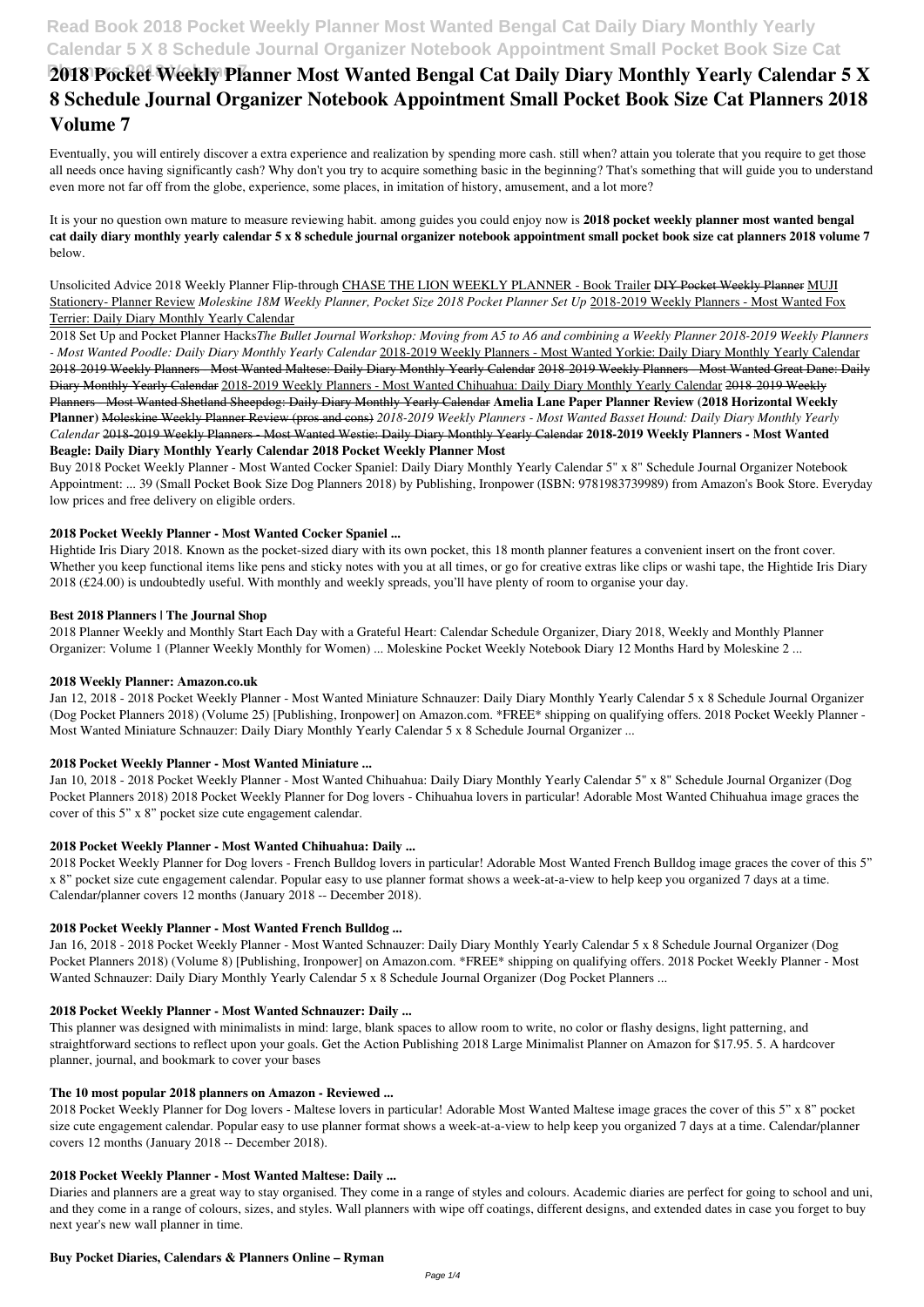# **Read Book 2018 Pocket Weekly Planner Most Wanted Bengal Cat Daily Diary Monthly Yearly Calendar 5 X 8 Schedule Journal Organizer Notebook Appointment Small Pocket Book Size Cat**

Jan 10, 2018 - 2018 Pocket Weekly Planner - Most Wanted French Bulldog: Daily Diary Monthly Yearly Calendar 5 x 8 Schedule Journal Organizer (Dog Pocket Planners 2018) (Volume 24) [Publishing, Ironpower] on Amazon.com. \*FREE\* shipping on qualifying offers. 2018 Pocket Weekly Planner - Most Wanted French Bulldog: Daily Diary Monthly Yearly Calendar 5 x 8 Schedule Journal Organizer (Dog Pocket ...

Jan 13, 2018 - 2018 Pocket Weekly Planner - Most Wanted Pomeranian: Daily Diary Monthly Yearly Calendar 5 x 8 Schedule Journal Organizer (Dog Pocket Planners 2018) (Volume 18) [Publishing, Ironpower] on Amazon.com. \*FREE\* shipping on qualifying offers. 2018 Pocket Weekly Planner - Most Wanted Pomeranian: Daily Diary Monthly Yearly Calendar 5 x 8 Schedule Journal Organizer (Dog Pocket Planners ...

### **2018 Pocket Weekly Planner - Most Wanted French Bulldog ...**

### **2018 Pocket Weekly Planner - Most Wanted Pomeranian: Daily ...**

2018 Pocket Weekly Planner Most Wanted Bengal Cat Daily Diary Monthly Yearly Calendar 5 X 8 Schedule Journal Organizer Notebook Appointment Small Pocket Book Size Cat Planners 2018 Volume 7 Author 1x1px.me-2020-10-08T00:00:00+00:01

### **2018 Pocket Weekly Planner Most Wanted Bengal Cat Daily ...**

Long story short, if a planner works for you, it's the best planner. But some planners are better than others, and a really great planner does more than work: it inspires you to use it and be more organized. For 2018, we found that the Erin Condren – 2018 Hardbound LifePlanner is the best planner for achieving that goal. It's efficient, attractive and inspiring, all inside a well-constructed binding that'll easily last you through the year.

Jan 17, 2018 - 2018 Pocket Weekly Planner - Most Wanted Shetland Sheepdog: Daily Diary Monthly Yearly Calendar 5" x 8" Schedule Journal Organizer (Dog Pocket Planners 2018) 2018 Pocket Weekly Planner for Dog lovers - Shetland Sheepdog lovers in particular! Adorable Most Wanted Shetland Sheepdog image graces the cover of this 5" x 8" pocket size cute engagement calendar.

### **2018 Pocket Weekly Planner - Most Wanted Shetland Sheepdog ...**

nbsp;nbsp;nbsp;nbsp;nbsp;nbsp;nbsp;nbsp;nbsp;&nbsp2018 Pocket Weekly Planner for Cat lovers - Birman lovers in particular! nbsp;nbsp;nbsp;nbsp;nbsp;Adorable Most Wanted Birman image graces the cover of this 5" x 8" pocket size cute engagement calendar. nbsp;nbsp;nbsp;bsp;&nbspPopular easy to use planner format shows a week-at-a-view to help keep you organized 7 days at a time. nbsp;nbsp;nbsp;Calendar/planner covers 12 months (January 2018 -- December 2018). Helpful for anyone wanting to take charge of their time and manage their activities in 2018. Perfect for students and business people alike. nbsp;nbsp;nbsp;nbsp;&nbspGreat for keeping track of all your business and social engagements for the next 12 months. nbsp;nbsp;&nbspPages in the front provide full years calendar and space for recording phone numbers and passwords nbsp;nbsp;nbsp;nbsp;&nbspPocket size (5 X 8 Inches) format doesn't take up much space when carrying around, but there's still enough room to write your stuff. nbsp;nbsp;nbsp; $\alpha$ nbsp; $\alpha$ nbspSoftback binding opens flat for ease of use. nbsp;nbsp; $\alpha$ nbspWe think you'll find this a fantastic time management tool

Get the best deals on Pocket Size Office Planners when you shop the largest online selection at eBay.com. Free shipping on many items ... 2021 Pocket Planner/Calendar - Weekly & Monthly Pocket Planner, Jan - Dec 2021, \$17.05. Free shipping. ... 2018. 2016. Material. see all. Faux Leather. Leather. Paperboard. Format. see all. Daily. Daily/Monthly.

### **Pocket Size Office Planners for sale | eBay**

Buy 2018 Pocket Weekly Planner - Most Wanted Maltese: Daily Diary Monthly Yearly Calendar 5 X 8 Schedule Journal Organizer By Ironpower Publishing. Available in used condition with free delivery in the US. ISBN: 9781981451395. ISBN-10: 1981451390

## **2018 Pocket Weekly Planner - Most Wanted Maltese By ...**

nbsp;nbsp;nbsp;nbsp;nbsp;nbsp;nbsp;nbsp;nbsp;&nbsp2018 Pocket Weekly Planner for Cat lovers - Abyssinian lovers in particular! nbsp;nbsp;nbsp;nbsp;nbsp;Adorable Most Wanted Abyssinian image graces the cover of this 5" x 8" pocket size cute engagement calendar. nbsp;nbsp;nbsp;nbsp;&nbspPopular easy to use planner format shows a week-at-a-view to help keep you organized 7 days at a time. nbsp;nbsp;nbsp;Calendar/planner covers 12 months (January 2018 -- December 2018). Helpful for anyone wanting to take charge of their time and manage their activities in 2018. Perfect for students and business people alike. nbsp;nbsp;nbsp;nbsp;&nbspGreat for keeping track of all your business and social engagements for the next 12 months. nbsp;nbsp;&nbspPages in the front provide full years calendar and space for recording phone numbers and passwords nbsp;nbsp;nbsp;bsp;&nbspPocket size (5 X 8 Inches) format doesn't take up much space when carrying around, but there's still enough room to write your stuff. nbsp;nbsp;nbsp;bsp;&nbspSoftback binding opens flat for ease of use. nbsp;nbsp;&nbspWe think you'll find this a fantastic time management tool for home, school, office, or anytime when you're on the fly and need to schedule! nbsp;nbsp;nbsp;Makes planning and scheduling a breeze!

### **The Best Planners for 2018 - Your Best Digs**

2018 Pocket Weekly Planner for Dog lovers - Australian Shepherd lovers in particular! Adorable Most Wanted Australian Shepherd image graces the cover of this 5" x 8" pocket size cute engagement calendar. Popular easy to use planner format shows a week-at-a-view to help keep you organized 7 days at a time.

### **2018 Pocket Weekly Planner - Most Wanted Australian ...**

Moleskine - Weekly Horizontal Planner/Diary, Pocket Planner 18-Months 2020/2021, Weekly Planner with Hard Cover and Elastic Closure, Size Pocket 9 x 14 cm, Colour Sapphire Blue, 208 Pages. 4.6 out of 5 stars 201.

### **Amazon.co.uk: pocket planner**

Since 1997, Italian label Moleskine has been the go-to for stationery of exquisite quality and refined style, as embodied in this diary. Running 18-months 2018-19, its highly-organised design features a weekly view with days on the left page, and ruled note pages on the right, while its compact size slips easily into pockets and bags. Finally, it's been finished in the label's iconic soft yet ...

for home, school, office, or anytime when you're on the fly and need to schedule! nbsp;nbsp;nbsp;Makes planning and scheduling a breeze!

nbsp;nbsp;nbsp;nbsp;nbsp;nbsp;nbsp;nbsp;nbsp;&nbsp2018 Pocket Weekly Planner for Cat lovers - Tiger Cat lovers in particular! nbsp;nbsp;nbsp;nbsp;nbsp;Adorable Most Wanted Tiger Cat image graces the cover of this 5" x 8" pocket size cute engagement calendar. nbsp;nbsp;nbsp;bsp;&nbspPopular easy to use planner format shows a week-at-a-view to help keep you organized 7 days at a time. nbsp;nbsp;nbsp;Calendar/planner covers 12 months (January 2018 -- December 2018). Helpful for anyone wanting to take charge of their time and manage their activities in 2018. Perfect for students and business people alike. nbsp;nbsp;nbsp;nbsp;&nbspGreat for keeping track of all your business and social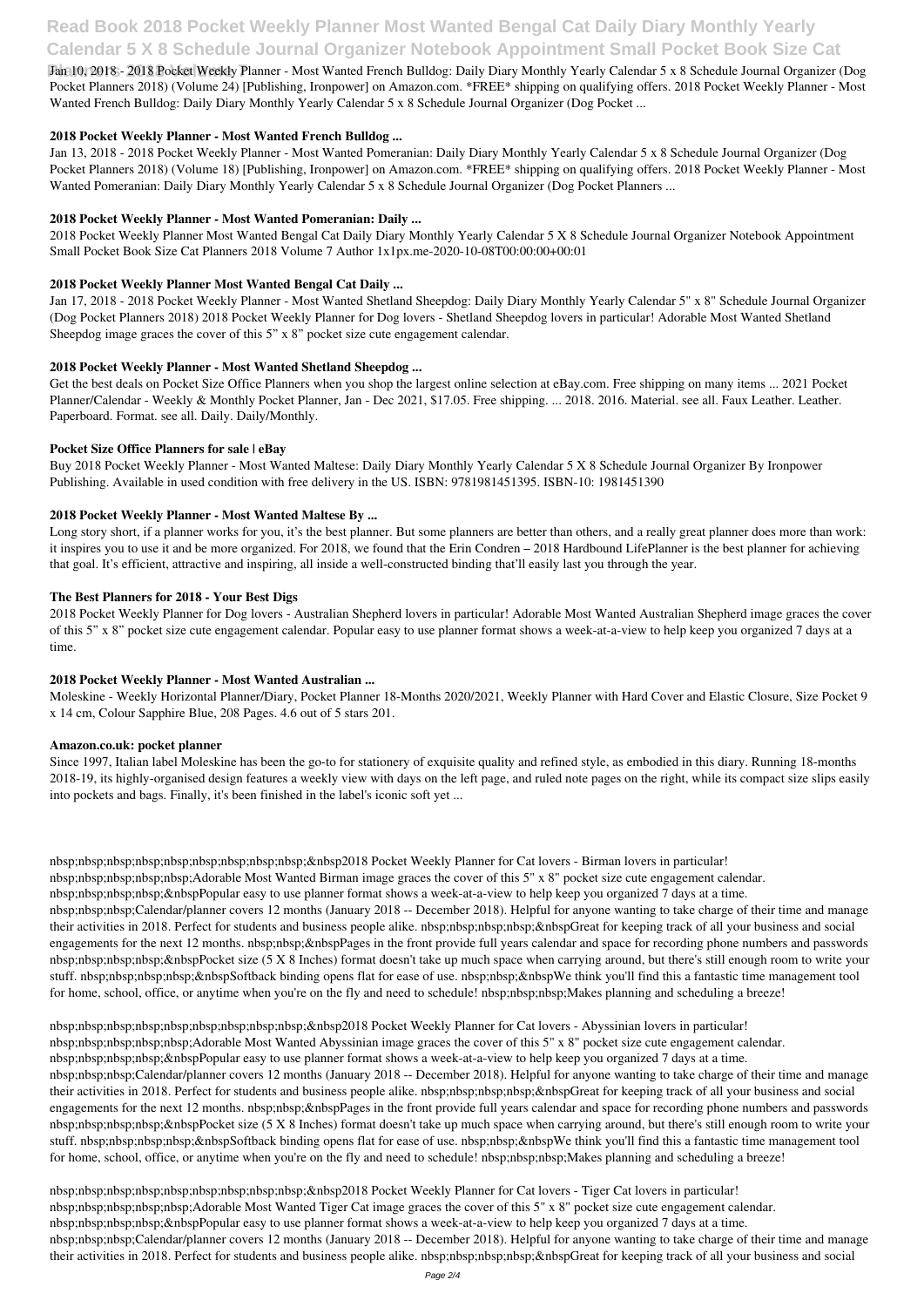# **Read Book 2018 Pocket Weekly Planner Most Wanted Bengal Cat Daily Diary Monthly Yearly Calendar 5 X 8 Schedule Journal Organizer Notebook Appointment Small Pocket Book Size Cat**

engagements for the next 12 months. nbsp;nbsp;&nbspPages in the front provide full years calendar and space for recording phone numbers and passwords nbsp;nbsp;nbsp; $\&$ nbsp} $\&$ ocket size (5 X 8 Inches) format doesn't take up much space when carrying around, but there's still enough room to write your stuff. nbsp;nbsp;nbsp; $\&$ nbsp; $\&$ nbspSoftback binding opens flat for ease of use. nbsp;nbsp; $\&$ nbspWe think you'll find this a fantastic time management tool for home, school, office, or anytime when you're on the fly and need to schedule! nbsp;nbsp;nbsp;Makes planning and scheduling a breeze!

nbsp;nbsp;nbsp;nbsp;nbsp;nbsp;nbsp;nbsp;nbsp;&nbsp2018 Pocket Weekly Planner for Cat lovers - Asian Cat lovers in particular! nbsp;nbsp;nbsp;nbsp;nbsp;Adorable Most Wanted Asian Cat image graces the cover of this 5" x 8" pocket size cute engagement calendar. nbsp;nbsp;nbsp; $\&$ nbsp; $\&$ nbspPopular easy to use planner format shows a week-at-a-view to help keep you organized 7 days at a time. nbsp;nbsp;nbsp;Calendar/planner covers 12 months (January 2018 -- December 2018). Helpful for anyone wanting to take charge of their time and manage their activities in 2018. Perfect for students and business people alike. nbsp;nbsp;nbsp;nbsp;&nbspGreat for keeping track of all your business and social engagements for the next 12 months. nbsp;nbsp;&nbspPages in the front provide full years calendar and space for recording phone numbers and passwords nbsp;nbsp;nbsp;nbsp;&nbspPocket size (5 X 8 Inches) format doesn't take up much space when carrying around, but there's still enough room to write your stuff. nbsp;nbsp;nbsp; $\&$ nbsp; $\&$ nbspSoftback binding opens flat for ease of use. nbsp;nbsp; $\&$ nbspWe think you'll find this a fantastic time management tool for home, school, office, or anytime when you're on the fly and need to schedule! nbsp;nbsp;nbsp;Makes planning and scheduling a breeze!

nbsp;nbsp;nbsp;nbsp;nbsp;nbsp;nbsp;nbsp;nbsp;&nbsp2018 Pocket Weekly Planner for Cat lovers - Sphynx lovers in particular! nbsp;nbsp;nbsp;nbsp;nbsp;Adorable Most Wanted Sphynx image graces the cover of this 5" x 8" pocket size cute engagement calendar. nbsp;nbsp;nbsp; $\&$ nbsp; $\&$ nbspPopular easy to use planner format shows a week-at-a-view to help keep you organized 7 days at a time. nbsp;nbsp;nbsp;Calendar/planner covers 12 months (January 2018 -- December 2018). Helpful for anyone wanting to take charge of their time and manage their activities in 2018. Perfect for students and business people alike. nbsp;nbsp;nbsp;nbsp;&nbspGreat for keeping track of all your business and social engagements for the next 12 months. nbsp;nbsp;&nbspPages in the front provide full years calendar and space for recording phone numbers and passwords nbsp;nbsp;nbsp; $\&$ nbsp} $\&$ ocket size (5 X 8 Inches) format doesn't take up much space when carrying around, but there's still enough room to write your stuff. nbsp;nbsp;nbsp; &nbspSoftback binding opens flat for ease of use. nbsp;nbsp;&nbspWe think you'll find this a fantastic time management tool for home, school, office, or anytime when you're on the fly and need to schedule! nbsp;nbsp;nbsp;Makes planning and scheduling a breeze!

nbsp;nbsp;nbsp;nbsp;nbsp;nbsp;nbsp;nbsp;nbsp;&nbsp2018 Pocket Weekly Planner for Cat lovers - Ojos Azules lovers in particular! nbsp;nbsp;nbsp;nbsp;nbsp;Adorable Most Wanted Ojos Azules image graces the cover of this 5" x 8" pocket size cute engagement calendar. nbsp;nbsp;nbsp; $\&$ nbsp; $\&$ nbspPopular easy to use planner format shows a week-at-a-view to help keep you organized 7 days at a time. nbsp;nbsp;nbsp;Calendar/planner covers 12 months (January 2018 -- December 2018). Helpful for anyone wanting to take charge of their time and manage their activities in 2018. Perfect for students and business people alike. nbsp;nbsp;nbsp;nbsp;&nbspGreat for keeping track of all your business and social engagements for the next 12 months, nbsp;nbsp;&nbspPages in the front provide full years calendar and space for recording phone numbers and passwords nbsp;nbsp;nbsp;nbsp;&nbspPocket size (5 X 8 Inches) format doesn't take up much space when carrying around, but there's still enough room to write your stuff. nbsp;nbsp;nbsp; $\&$ nbsp; $\&$ nbspSoftback binding opens flat for ease of use. nbsp;nbsp; $\&$ nbspWe think you'll find this a fantastic time management tool for home, school, office, or anytime when you're on the fly and need to schedule! nbsp;nbsp;nbsp;Makes planning and scheduling a breeze!

nbsp;nbsp;nbsp;nbsp;nbsp;nbsp;nbsp;nbsp;nbsp;&nbsp2018 Pocket Weekly Planner for Cat lovers - Kurilian Bobtail lovers in particular! nbsp;nbsp;nbsp;nbsp;nbsp;Adorable Most Wanted Kurilian Bobtail image graces the cover of this 5" x 8" pocket size cute engagement calendar. nbsp;nbsp;nbsp;bsp;&nbspPopular easy to use planner format shows a week-at-a-view to help keep you organized 7 days at a time. nbsp;nbsp;nbsp;Calendar/planner covers 12 months (January 2018 -- December 2018). Helpful for anyone wanting to take charge of their time and manage their activities in 2018. Perfect for students and business people alike. nbsp;nbsp;nbsp;nbsp;&nbspGreat for keeping track of all your business and social engagements for the next 12 months. nbsp;nbsp;&nbspPages in the front provide full years calendar and space for recording phone numbers and passwords nbsp;nbsp;nbsp;bsp;&nbspPocket size (5 X 8 Inches) format doesn't take up much space when carrying around, but there's still enough room to write your stuff. nbsp;nbsp;nbsp; $\&$ nbsp; $\&$ nbspSoftback binding opens flat for ease of use. nbsp;nbsp; $\&$ nbspWe think you'll find this a fantastic time management tool

nbsp;nbsp;nbsp;nbsp;nbsp;nbsp;nbsp;nbsp;nbsp;&nbsp2018 Pocket Weekly Planner for Cat lovers - Russian Blue Cat lovers in particular! nbsp;nbsp;nbsp;nbsp;nbsp;Adorable Most Wanted Russian Blue Cat image graces the cover of this 5" x 8" pocket size cute engagement calendar. nbsp;nbsp;nbsp;nbsp;&nbspPopular easy to use planner format shows a week-at-a-view to help keep you organized 7 days at a time. nbsp;nbsp;nbsp;Calendar/planner covers 12 months (January 2018 -- December 2018). Helpful for anyone wanting to take charge of their time and manage their activities in 2018. Perfect for students and business people alike. nbsp;nbsp;nbsp;nbsp;&nbspGreat for keeping track of all your business and social engagements for the next 12 months. nbsp;nbsp;&nbspPages in the front provide full years calendar and space for recording phone numbers and passwords nbsp;nbsp;nbsp; $\&$ nbsp} $\&$ ocket size (5 X 8 Inches) format doesn't take up much space when carrying around, but there's still enough room to write your stuff. nbsp;nbsp;nbsp; $\&$ nbsp; $\&$ nbspSoftback binding opens flat for ease of use. nbsp;nbsp; $\&$ nbspWe think you'll find this a fantastic time management tool for home, school, office, or anytime when you're on the fly and need to schedule! nbsp;nbsp;nbsp;Makes planning and scheduling a breeze!

nbsp;nbsp;nbsp;nbsp;nbsp;nbsp;nbsp;nbsp;nbsp;&nbsp2018 Pocket Weekly Planner for Dog lovers - Borzoi lovers in particular! nbsp;nbsp;nbsp;nbsp;nbsp;Adorable Most Wanted Borzoi image graces the cover of this 5" x 8" pocket size cute engagement calendar. nbsp;nbsp;nbsp; $\&$ nbsp; $\&$ nbspPopular easy to use planner format shows a week-at-a-view to help keep you organized 7 days at a time. nbsp;nbsp;nbsp;Calendar/planner covers 12 months (January 2018 -- December 2018). Helpful for anyone wanting to take charge of their time and manage their activities in 2018. Perfect for students and business people alike. nbsp;nbsp;nbsp;nbsp;&nbspGreat for keeping track of all your business and social engagements for the next 12 months. nbsp;nbsp;&nbspPages in the front provide full years calendar and space for recording phone numbers and passwords nbsp;nbsp;nbsp;nbsp;&nbspPocket size (5 X 8 Inches) format doesn't take up much space when carrying around, but there's still enough room to write your stuff. nbsp;nbsp;nbsp; &nbspSoftback binding opens flat for ease of use. nbsp;nbsp;&nbspWe think you'll find this a fantastic time management tool for home, school, office, or anytime when you're on the fly and need to schedule! nbsp;nbsp;nbsp;Makes planning and scheduling a breeze!

nbsp;nbsp;nbsp;nbsp;nbsp;nbsp;nbsp;nbsp;nbsp;&nbsp2018 Pocket Weekly Planner for Cat lovers - Orange Tabby lovers in particular!

nbsp;nbsp;nbsp;nbsp;nbsp;Adorable Most Wanted Orange Tabby image graces the cover of this 5" x 8" pocket size cute engagement calendar. nbsp;nbsp;nbsp;hbsp;&nbspPopular easy to use planner format shows a week-at-a-view to help keep you organized 7 days at a time. nbsp;nbsp;nbsp;Calendar/planner covers 12 months (January 2018 -- December 2018). Helpful for anyone wanting to take charge of their time and manage their activities in 2018. Perfect for students and business people alike. nbsp;nbsp;nbsp;nbsp;&nbspGreat for keeping track of all your business and social engagements for the next 12 months. nbsp;nbsp;&nbspPages in the front provide full years calendar and space for recording phone numbers and passwords nbsp;nbsp;nbsp;bsp;&nbspPocket size (5 X 8 Inches) format doesn't take up much space when carrying around, but there's still enough room to write your stuff. nbsp;nbsp;nbsp; $\&$ nbsp; $\&$ nbspSoftback binding opens flat for ease of use. nbsp;nbsp; $\&$ nbspWe think you'll find this a fantastic time management tool for home, school, office, or anytime when you're on the fly and need to schedule! nbsp;nbsp;nbsp;Makes planning and scheduling a breeze!